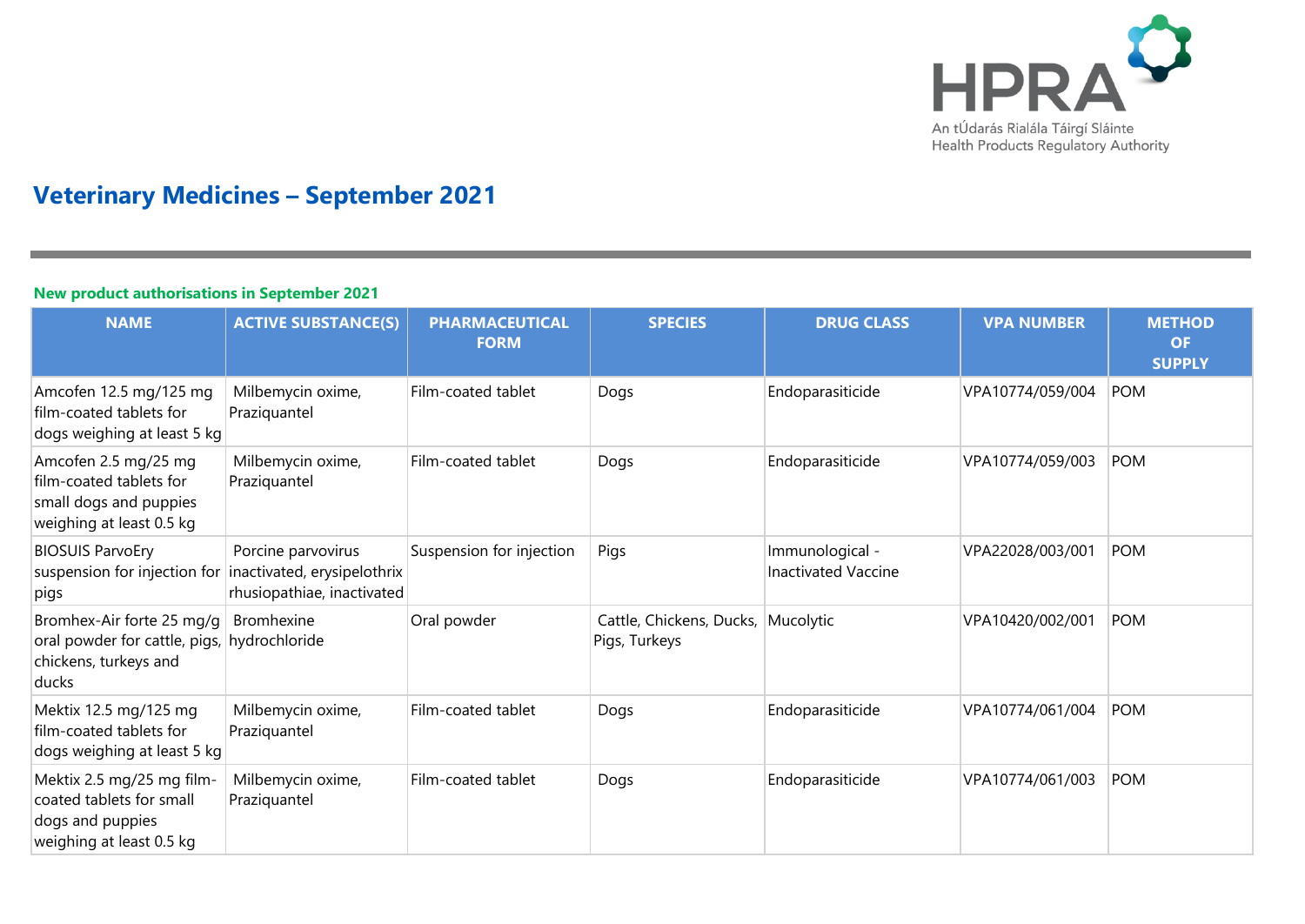

|  | Health Products Regulatory Authority |  |
|--|--------------------------------------|--|

| Milgusto 12.5 mg/125 mg<br>film-coated tablets for<br>dogs weighing at least 5 kg                                                     | Milbemycin oxime,<br>Praziquantel                                                                                                                                                                                                                                                                                                                                                                                                                                   | Film-coated tablet                                          | Dogs          | Endoparasiticide                              | VPA10774/063/004 | POM        |
|---------------------------------------------------------------------------------------------------------------------------------------|---------------------------------------------------------------------------------------------------------------------------------------------------------------------------------------------------------------------------------------------------------------------------------------------------------------------------------------------------------------------------------------------------------------------------------------------------------------------|-------------------------------------------------------------|---------------|-----------------------------------------------|------------------|------------|
| Milgusto 2.5 mg/25 mg<br>film-coated tablets for<br>small dogs and puppies<br>weighing at least 0.5 kg                                | Milbemycin oxime,<br>Praziquantel                                                                                                                                                                                                                                                                                                                                                                                                                                   | Film-coated tablet                                          | Dogs          | Endoparasiticide                              | VPA10774/063/003 | <b>POM</b> |
| Rhinovac IBR Marker live<br>Lyophilisate and solvent for strain bio-27 live<br>suspension for injection or<br>nasal spray for cattle. | Bovine herpesvirus 1,                                                                                                                                                                                                                                                                                                                                                                                                                                               | Lyophilisate and solvent<br>for suspension for<br>injection | Cattle        | Immunological - Live<br>Vaccine               | VPA22715/004/001 | POM (E)    |
| Tribovax suspension for<br>injection for cattle and<br>sheep                                                                          | Clostridium Perfringens<br>Type A, Alfa Toxoid,<br><b>CLOSTRIDIUM</b><br>PERFRINGENS TYPE B,<br><b>BETA TOXOID,</b><br><b>Clostridium Perfringens</b><br>Type C, Beta Toxoid,<br><b>CLOSTRIDIUM</b><br>PERFRINGENS TYPE D,<br>EPSILON TOXOID,<br>clostridium chauvoei,<br>inactivated, Clostridium<br>novyi toxoid, Clostridium<br>septicum toxoid,<br>Clostridium tetani toxoid,<br>Clostridium sordellii<br>toxoid, CLOSTRIDIUM<br>HAEMOLYTICUM,<br><b>TOXOID</b> | Suspension for injection                                    | Cattle, Sheep | Immunological -<br><b>Inactivated Vaccine</b> | VPA10996/286/001 | <b>LM</b>  |

## **Products transferred in September 2021**

| <b>Product Name</b>               | <b>New VPA Number</b> | <b>INew MAH</b> |
|-----------------------------------|-----------------------|-----------------|
| Itrafungol 10 mg/ml Oral Solution | VPA10988/116/001      | 'Virbac S.A.    |